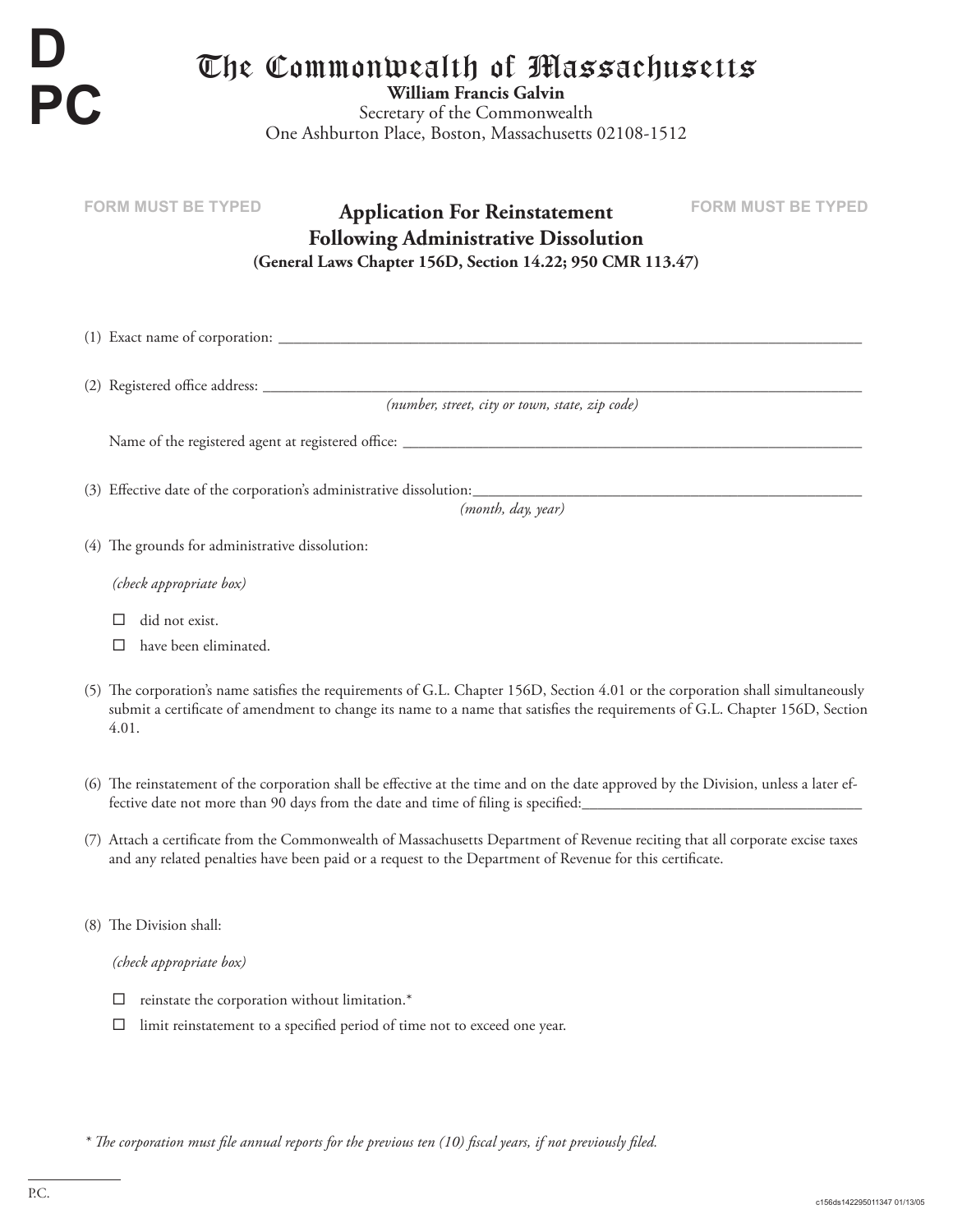Signed by: \_\_\_\_\_\_\_\_\_\_\_\_\_\_\_\_\_\_\_\_\_\_\_\_\_\_\_\_\_\_\_\_\_\_\_\_\_\_\_\_\_\_\_\_\_\_\_\_\_\_\_\_\_\_\_\_\_\_\_\_\_\_\_\_\_\_\_\_\_\_\_\_\_\_\_\_\_\_\_\_\_\_\_\_\_\_\_\_\_\_\_\_,

*(signature of authorized individual)*

- $\Box$  Chairman of the board of directors,
- D President,
- □ Other officer,
- $\Box$  Court-appointed fiduciary,